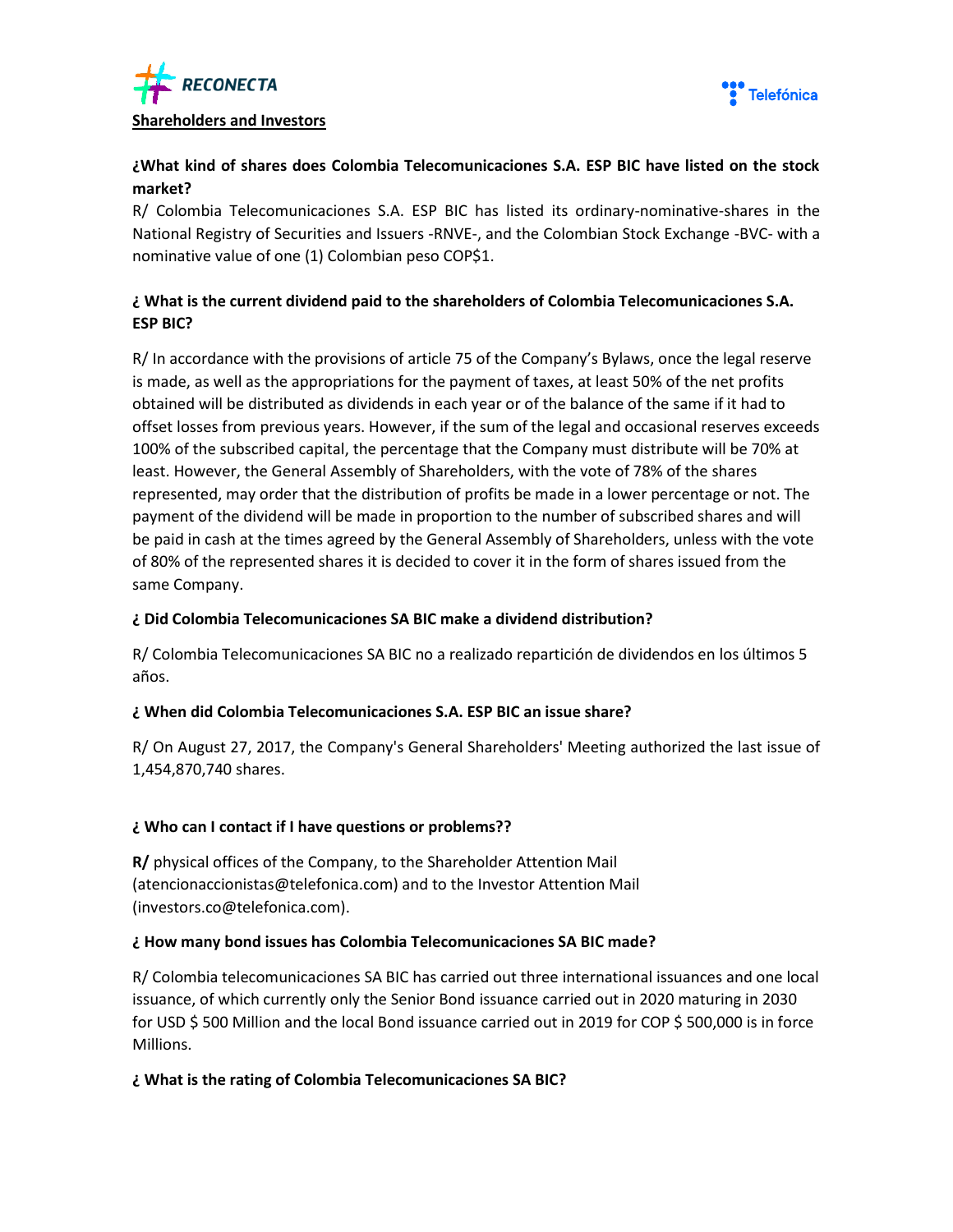



| <b>International</b> |            |           |          |                        |
|----------------------|------------|-----------|----------|------------------------|
| Rating Agency        | Instrument | Rating    | Outlook  | Date of<br>last review |
| S&P                  | Senior     | <b>BB</b> | Negative | 24/03/2021             |
| Fitch                | Senior     | BBB-      | Stable   | 26/06/2020             |

| <b>National</b> |               |        |          |                        |  |  |
|-----------------|---------------|--------|----------|------------------------|--|--|
| Rating Agency   | Instrument    | Rating | Outlook  | Date of late<br>review |  |  |
| S&P             | <b>Issuer</b> | $AA+$  | Negative | 23/03/2021             |  |  |
|                 | <b>Issue</b>  | $AA+$  | Negative | 23/03/2021             |  |  |

### **¿ Where do I find company information?**

R/ It is found in the following link<https://www.telefonica.co/en/acerca-de-telefonica-colombia>

# **¿ In which countries does the Telefónica group have a direct presence and where is the headquartered located??**

R/ Telefónica is a global company that has a strong presence in 12 countries: Germany, Brazil, the United Kingdom, Argentina, Chile, Colombia, Ecuador, Uruguay, Venezuela, Mexico, Peru and Spain. Telefónica is headquartered in Spain where it is the leader in access, including voice, data, television and internet Access.

### **¿ Where can I find the latest financial results of the company?**

R/ The information about the latest published financial results can be found in summary at the following link:<https://www.telefonica.co/en/presentaciones-resultados-financieros> and for more details you can consult the financial statements published at the following link: <https://www.telefonica.co/en/estados-financieros>

### **¿ What are the business segments of Colombia Telecomunicaciones S.A. BIC?**

R/ Colombia Telecomunicaciones S.A. BIC has the B2C, B2B and wholesale segments.

### **¿ How many shares of Colombia Telecomunicaciones SA BIC are there outstanding?**

R/ Colombia Telecomunicaciones S.A. ESP BIC has outstanding, in a dematerialized manner, 3,410,075,788 ordinary-nominatives-shares.